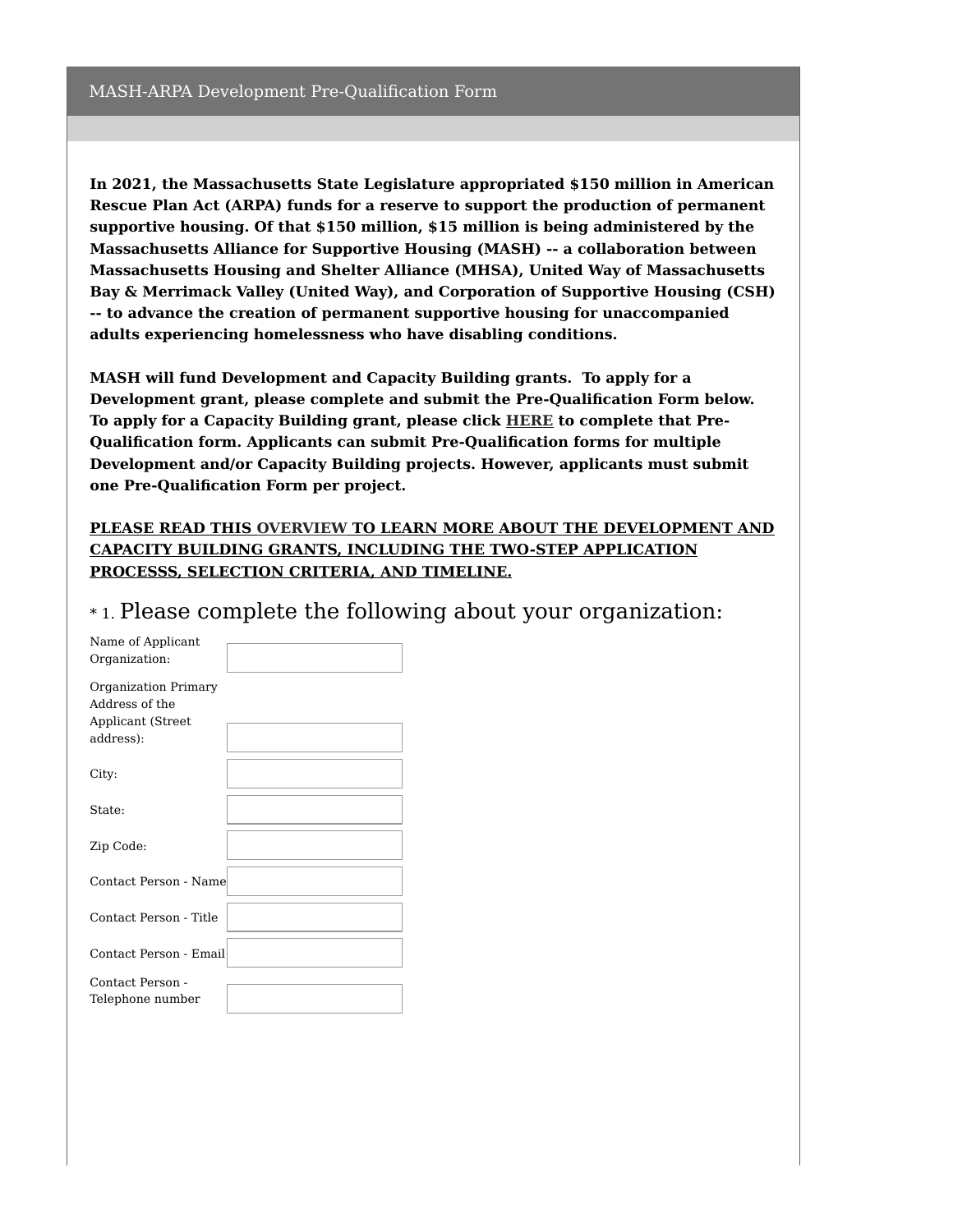2. Is the applicant a Minority-Owned Business Enterprise (MBE) certified business?

Yes  $\bigcap$  No

3. Is the applicant partnering with an MBE on this project?

◯ Yes  $\bigcirc$  No

4. Does your agency already have an eCImpact Profile? This is United Way's online data management system. If you do not have a profile, one will be set up for you.

◯ Yes  $\bigcirc$  No

5. Is your permanent supportive housing project a lowthreshold, Housing First project (See Housing First Principles [Checklist\)?](https://images.unitedwayconnect.org/upload/agencies/images/Housing_First_Checklist_PSH_COVID_relief_2022.pdf) If you select YES, then you are confirming that your project operates by these Housing First principles.

◯ Yes  $\bigcap$  No

6. Does your project meet the expectations of permanent supportive housing (See Definition of Permanent [Supportive](https://images.unitedwayconnect.org/upload/agencies/images/Definition_of_PSH_update.pdf) Housing)? If you select YES, then you are confirming that your project operates by these expectations.

Yes  $\bigcap$  No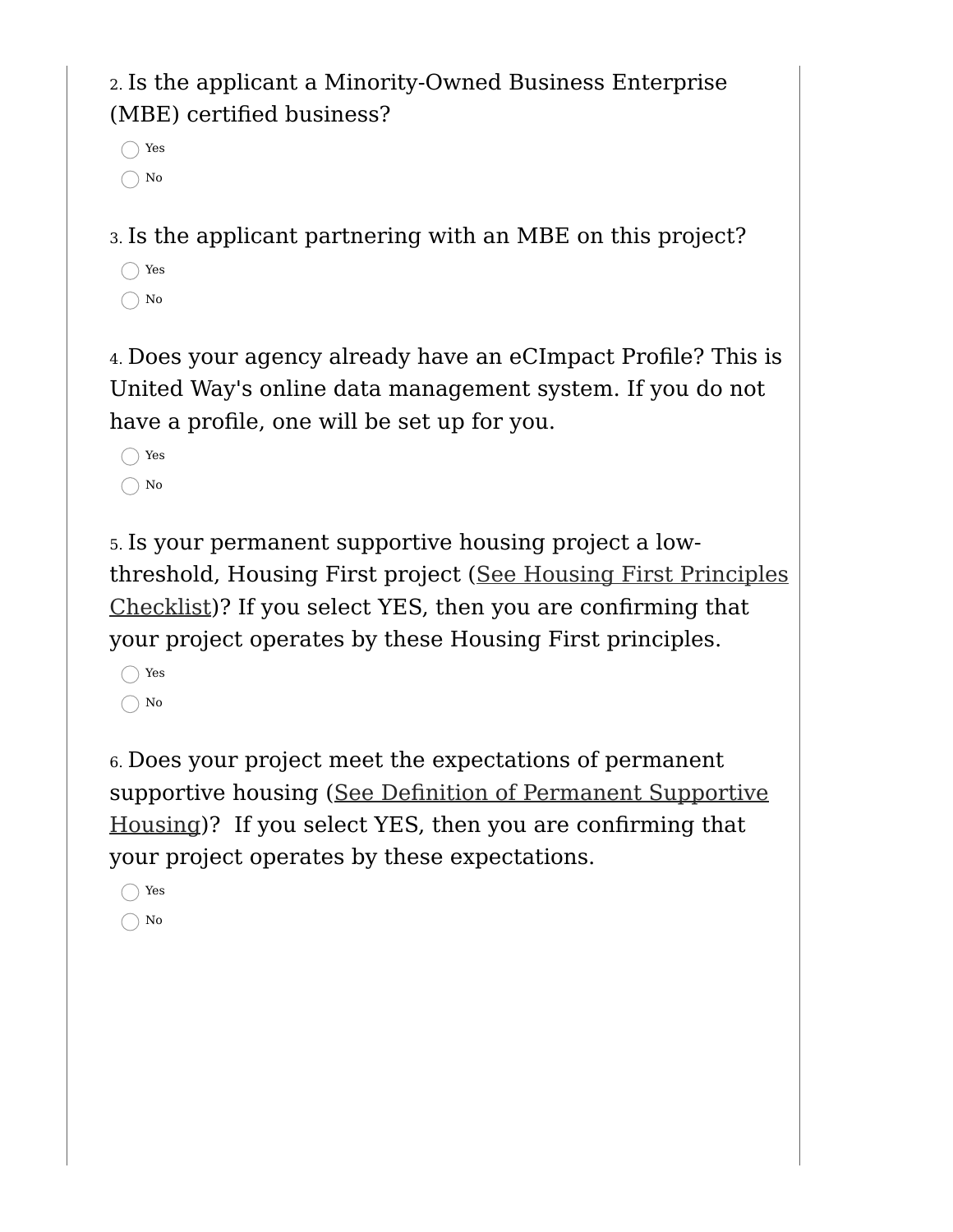| 7. Project Name/Location |  |  |  |  |  |
|--------------------------|--|--|--|--|--|
| Project Name:            |  |  |  |  |  |
| Project address          |  |  |  |  |  |

(optional):

Project city/town:

8. How will the funds be utilized for this project? (NOTE: These expenses must be expended by December 31, 2026.) [Check ALL that apply]

Predevelopment

Acquisition

Renovation

New Contruction

Other Development Costs (please specify)

9. What is the amount of MASH ARPA funds requested for predevelopment and/or development related expenses?

10. Do you anticipate applying for Low-Income Housing Tax Credit (LIHTC) to help finance the acquisition, construction, and/or rehabilitation of this project? (NOTE: If you intend to access Low Income Housing Tax Credits, MASH will need to review your plans due to potential complications of using MASH ARPA in tandem with this resource due to Federal tax credit policy limitations.)

Yes

 $\bigcap$  No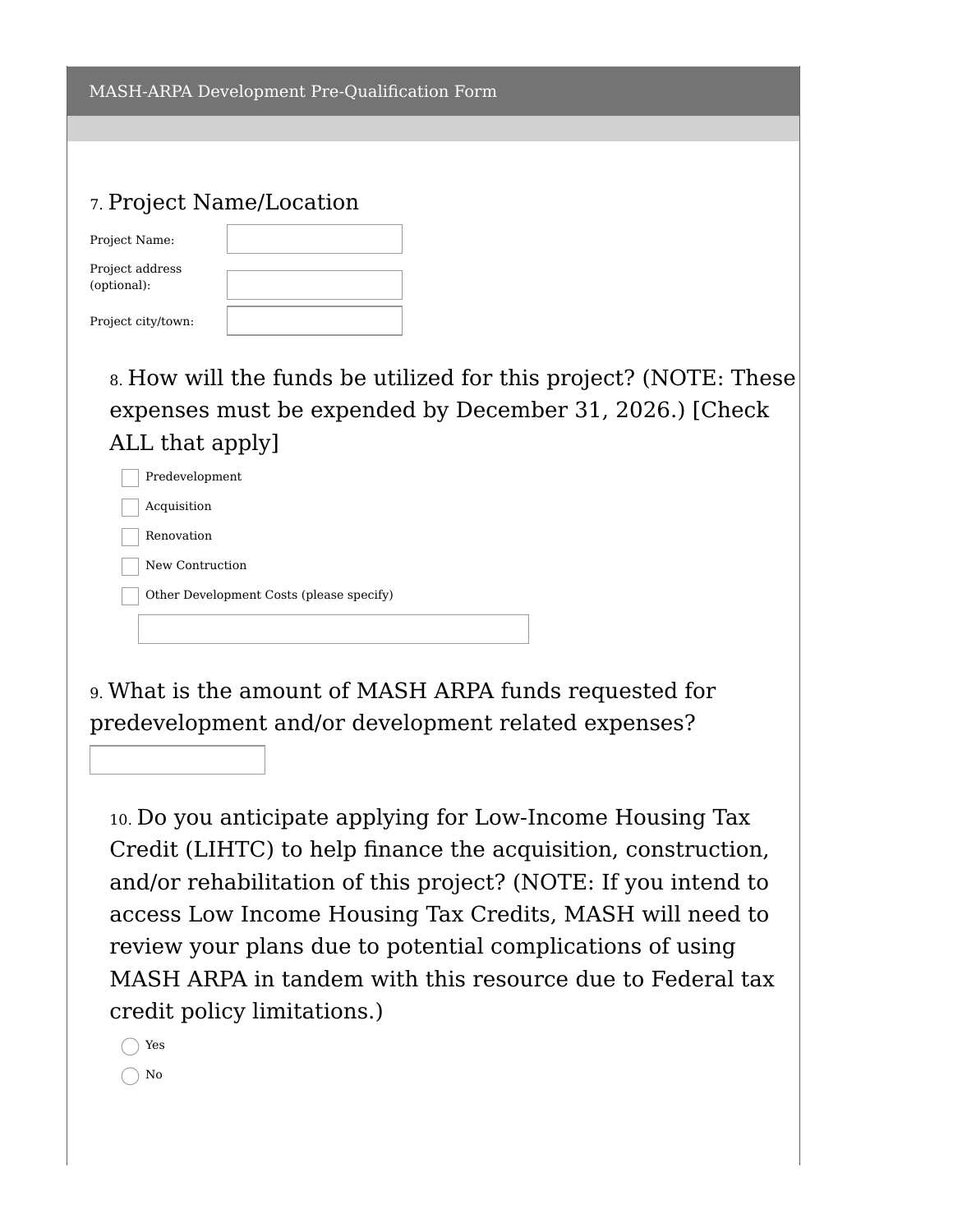11. What is the type of development will your project consist of? [Check ALL that apply] Motel/Hotel conversion New Construction Manufactured housing Renovations Other (please specify) 12. What is the total number of project units? 13. Of that total, how many units will be permanent supportive housing for unaccompanied adults experiencing homelessness who have disabling conditions? 14. Describe what stage the project is currently in (e.g., Concept, Assessing Project Feasibility, Zoning and Other Public Approvals, Project Negotiations, Acquisition, Construction)? 15. Please explain how the MASH ARPA funds could make a critical difference in advancing to the next stage of predevelopment or development (e.g., addressing barriers, speeding up development, filling critical budget gaps).

16. When is the project expected to be completed?